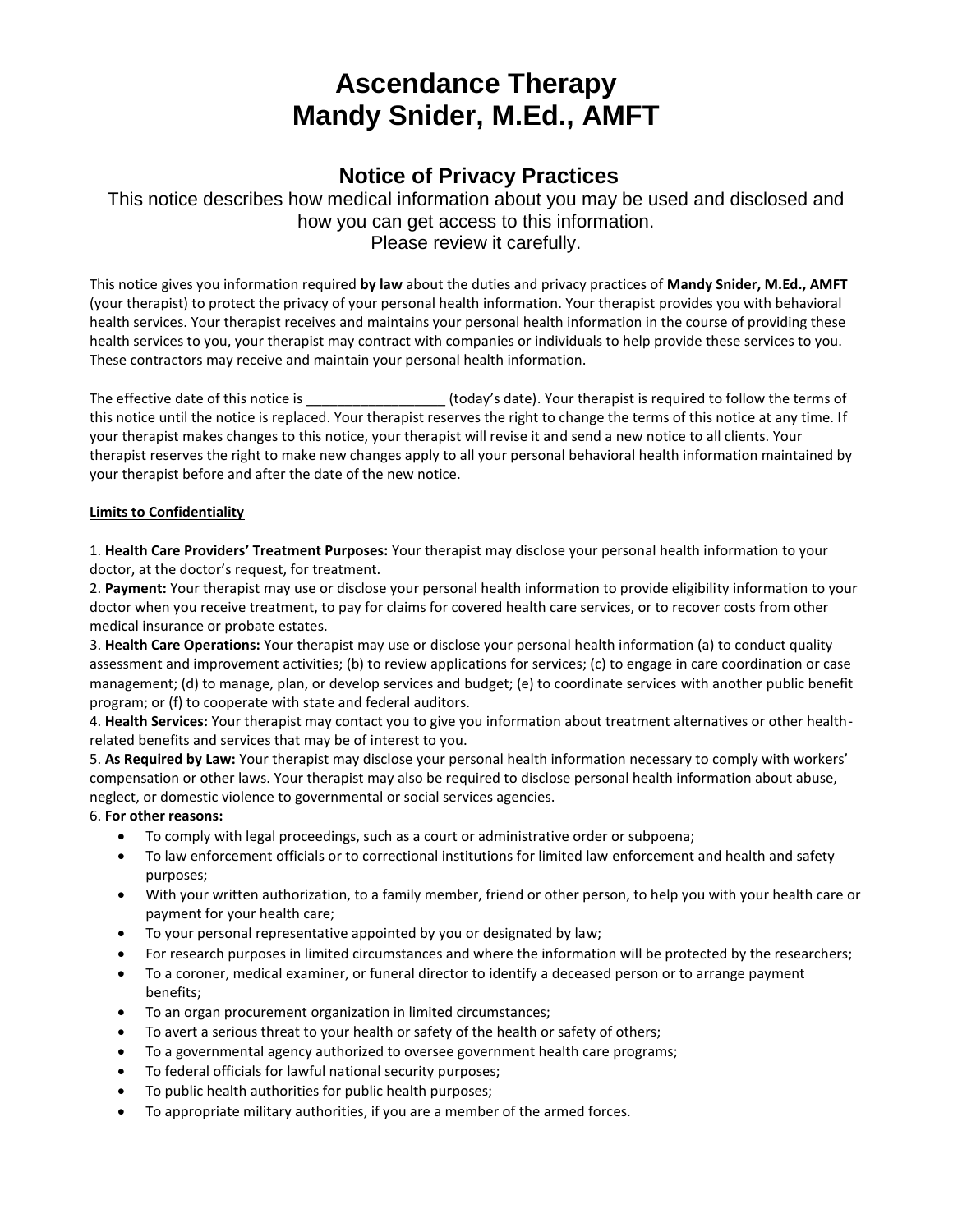**Uses and disclosures with your permission:** Your therapist will not use or disclose your personal health information for any other purposes unless you give your therapist your written authorization to do so. In most cases, you may revoke your written authorization at any time, unless your therapist has relied upon your authorization for a continuing disclosure, for example, for a research study. Your revocation will be effective from the date of the revocation forward, for all your personal health information that your therapist maintains. Authorization and Revocation forms are available at Illinois Department of Human Services facilities or offices.

**Your rights:** You may make a written request to your therapist to do one or more of the following concerning your personal health information that your therapist maintains:

- To put additional restrictions on your therapist's use and disclosure of your personal health information. Your therapist does not have to agree to your request under certain circumstances.
- To have your therapist communicate with you in confidence about your personal health information by a different means or at a different location that your therapist is currently doing. Your request must be in writing specifying the alternative means or location to communicate with you.
- To see and get copies of your personal health information. You may be charged a nominal fee for the copies.
- To correct your personal health information. In some cases, your therapist does not have to agree to your request.
- To receive a list of disclosures of your personal health information that your therapist made for certain purposes for the last 6 years, but not for disclosures made before  $($ today's date).
- To have your therapist send you another copy of this notice.

If you want to exercise any of these rights described in this notice, please contact your therapist and you will be given the necessary information and forms for you to complete and return to your therapist.

#### **Complaints**

If you believe your privacy rights have been violated by your therapist, you have the right to complain to your therapist or do the Secretary of the U.S. Department of Health and Human Services. Your therapist will not retaliate against you in you choose to file a complaint.